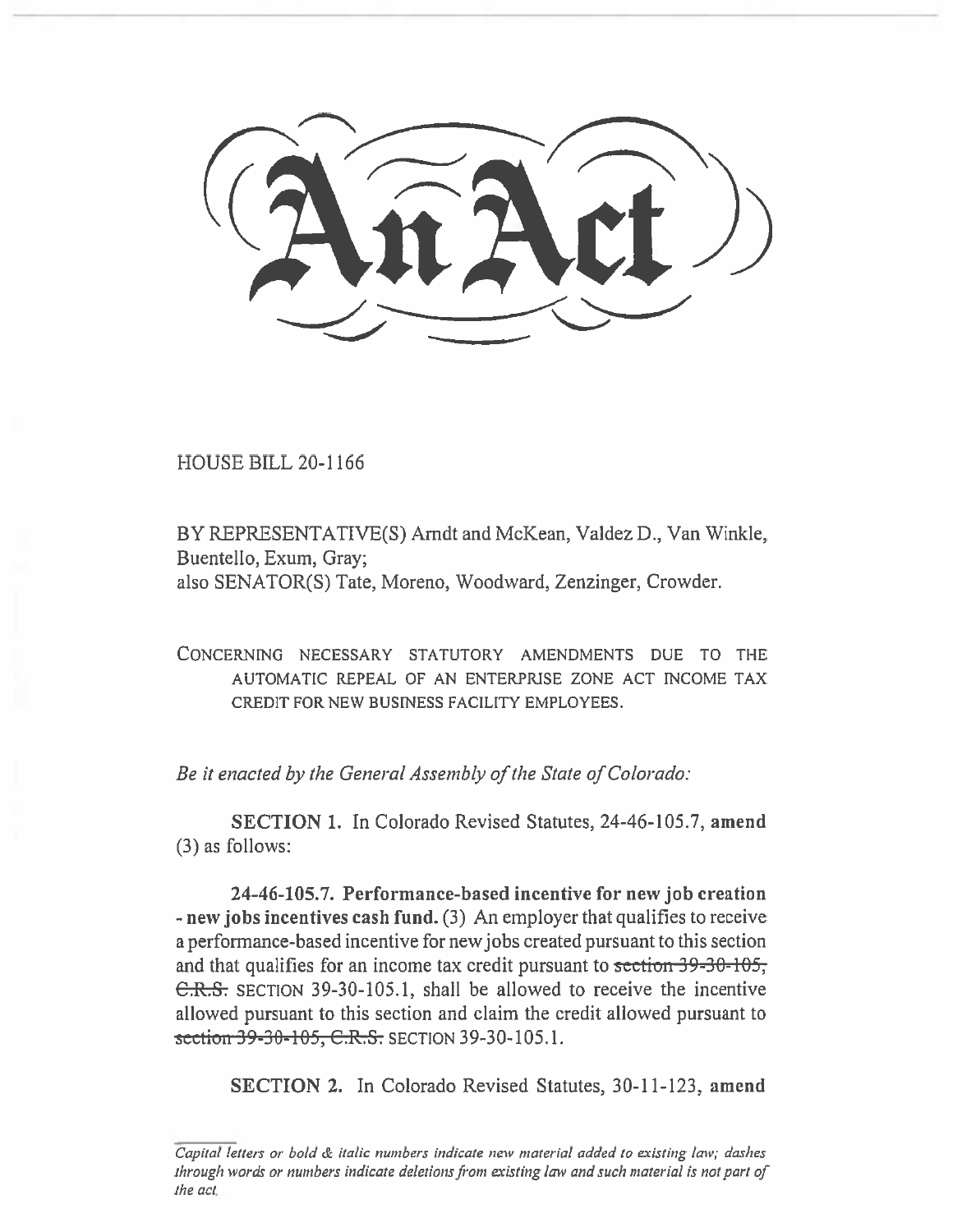$(1)(b)$  and  $(2)$  as follows:

**30-11-123. New business facilities - expansion of existing business facilities - incentives - limitations - authority to exceed revenue-raising limitations - legislative declaration - definitions. (1)** (b) Notwithstanding any law to the contrary, any county may negotiate for an incentive payment or credit with any taxpayer who establishes a *new*  business facility, as defined in section  $39-30-105$  (7)(e), C.R.S. SECTION 39-30-105.1 (6)(b), in the county. In no instance shall MAY any negotiation result in an annual incentive payment or credit that is greater than the amount of the taxes levied by the county upon the taxable personal property located at or within the new business facility and used in connection with the operation of the new business facility for the current property tax year. The term of any agreement made prior to August 6, 2014, pursuant to the provisions of this subsection  $(1)$  shall MAY not exceed ten years, including the term of any original agreement being renewed. The term of any agreement made on or after August 6, 2014, pursuant to this subsection (1) shall MAY not exceed thirty-five years, which does not include the term of any prior agreement.

(2) Notwithstanding any law to the contrary, any county may negotiate for an incentive payment or credit with any taxpayer who expands a facility, as defined in section 39-30-105 (7)(c), C.R.S., the expansion of which constitutes a new business facility, as defined in section 39-30-105  $(7)(e)$ , C.R.S., SECTION 39-30-105.1 (6)(e), THE EXPANSION OF WHICH AUTHORIZES A TAXPAYER TO CLAIM A CREDIT DESCRIBED IN SECTION 39-30-105.1, and that is located in the county. In no instance **shall** MAY any negotiation result in an annual incentive payment or credit that is greater than the amount of the taxes levied by the county upon the taxable personal property directly attributable to the expansion, located at or within the expanded facility, and used in connection with the operation of the expanded facility for the current property tax year. The term of any agreement made prior to August 6, 2014, pursuant to the provisions of this subsection (2) shall MAY not exceed ten years, including the term of any original agreement being renewed. The term of any agreement made on or after August 6, 2014, pursuant to this subsection  $(2)$  shall MAY not exceed thirty-five years, which does not include the term of any prior agreement.

**SECTION 3.** In Colorado Revised Statutes, 31-15-903, **amend (1)(b) and (2) as follows:** 

**PAGE 2-HOUSE BILL 20-1166**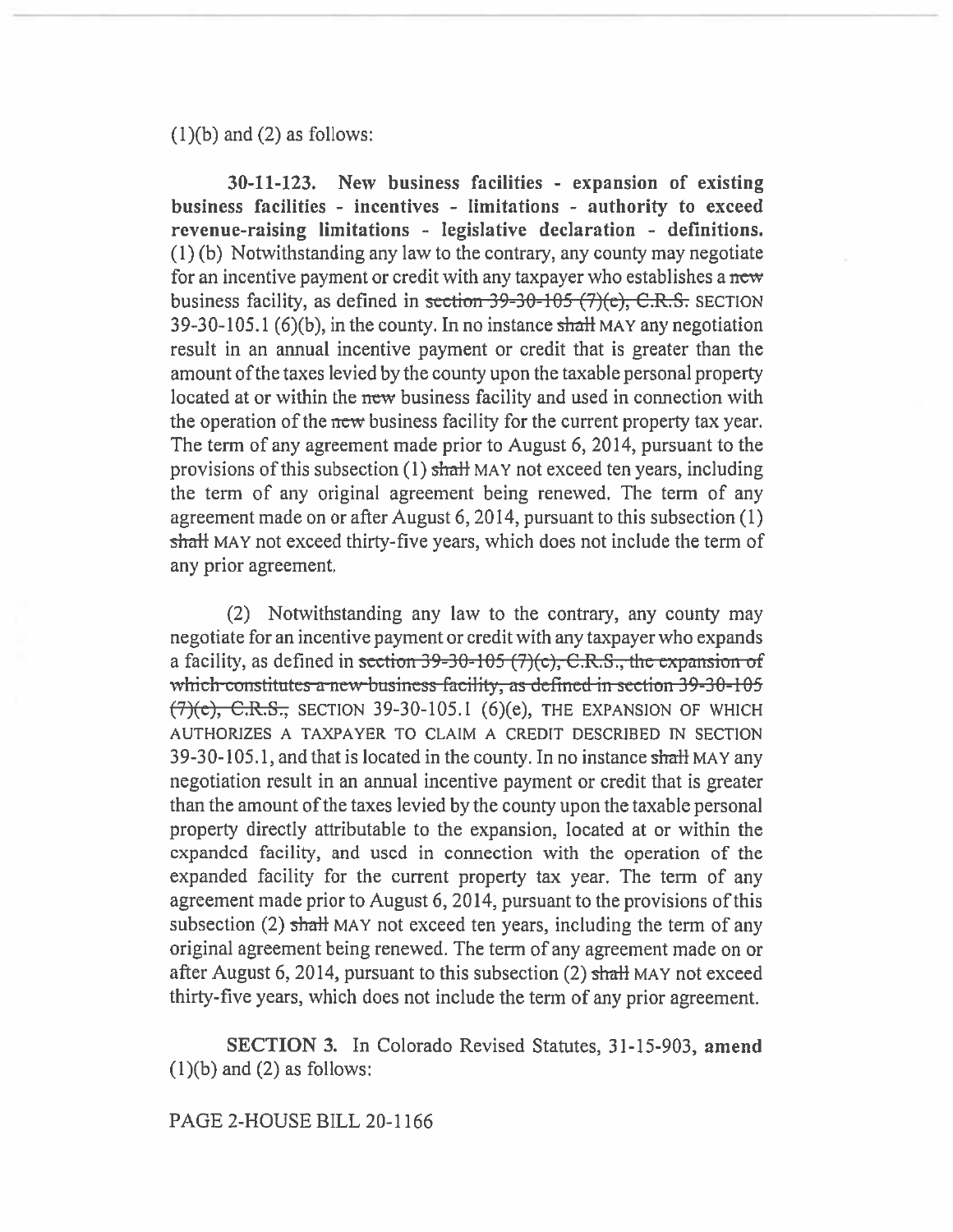**3145-903. Legislative declaration - municipalities - new business facilities - expanded or existing business facilities - incentives limitations - authority to exceed revenue-raising limitation.**  (1) (b) Notwithstanding any law to the contrary, any municipality may negotiate for an incentive payment or credit with any taxpayer who establishes a new business facility, as defined in section 39-30-105 (7)(e), C.R.S. SECTION 39-30-105.1 (6)(b), **in the** municipality. In no instance shall MAY any negotiation result in an annual incentive payment or credit that **is**  greater than the amount of taxes levied by the municipality upon the taxable personal property located at or within the new business facility and used in connection with the operation of the new business facility for the current property tax year. The term of any agreement made prior to August 6, 2014, pursuant to the provisions of this subsection  $(1)$  shall MAY not exceed ten years, including the term of any original agreement being renewed. The term of any agreement made on or after August 6, 2014, pursuant to this subsection (1) shall MAY not exceed thirty-five years, which does not include the term of any prior **agreement.** 

(2) Notwithstanding any law to the contrary, any municipality may negotiate for an incentive payment or credit with any taxpayer who expands a facility, as defined in <del>section 39-30-105 (7)(c), C.R.S., the expansion of</del> <u>rich constitutes a new business facility, as defined in section 39-30-105</u> *(7)(e)*, *C.R.S.*, *SECTION* 39-30-105.1 *(6)(e)*, *THE EXPANSION OF WHICH* AUTHORIZES A TAXPAYER TO CLAIM A CREDIT DESCRIBED IN SECTION 39-30-105.1, and that is located in the municipality. In no instance  $shath$ MAY any negotiation result in an annual incentive payment or credit that is greater than the amount of the taxes levied by the municipality upon the taxable personal property directly attributable to the expansion, located at or within the expanded facility, and used in connection with the operation of the expanded facility for the current property tax year. The term of any agreement made prior to August 6, 2014, pursuant to the provisions of this subsection (2) shall MAY not exceed ten years, including the term of any original agreement being renewed. The term of any agreement made on or after August 6, 2014, pursuant to this subsection (2) shaft MAY not exceed thirty-five years, which does not include the term of any prior agreement.

**SECTION** 4. In Colorado Revised Statutes, 32-1-1702, **amend (I)**  and (2) as follows:

**32-1-1702. New business facilities - expanded or existing** 

## **PAGE 3-HOUSE BILL** 20-1166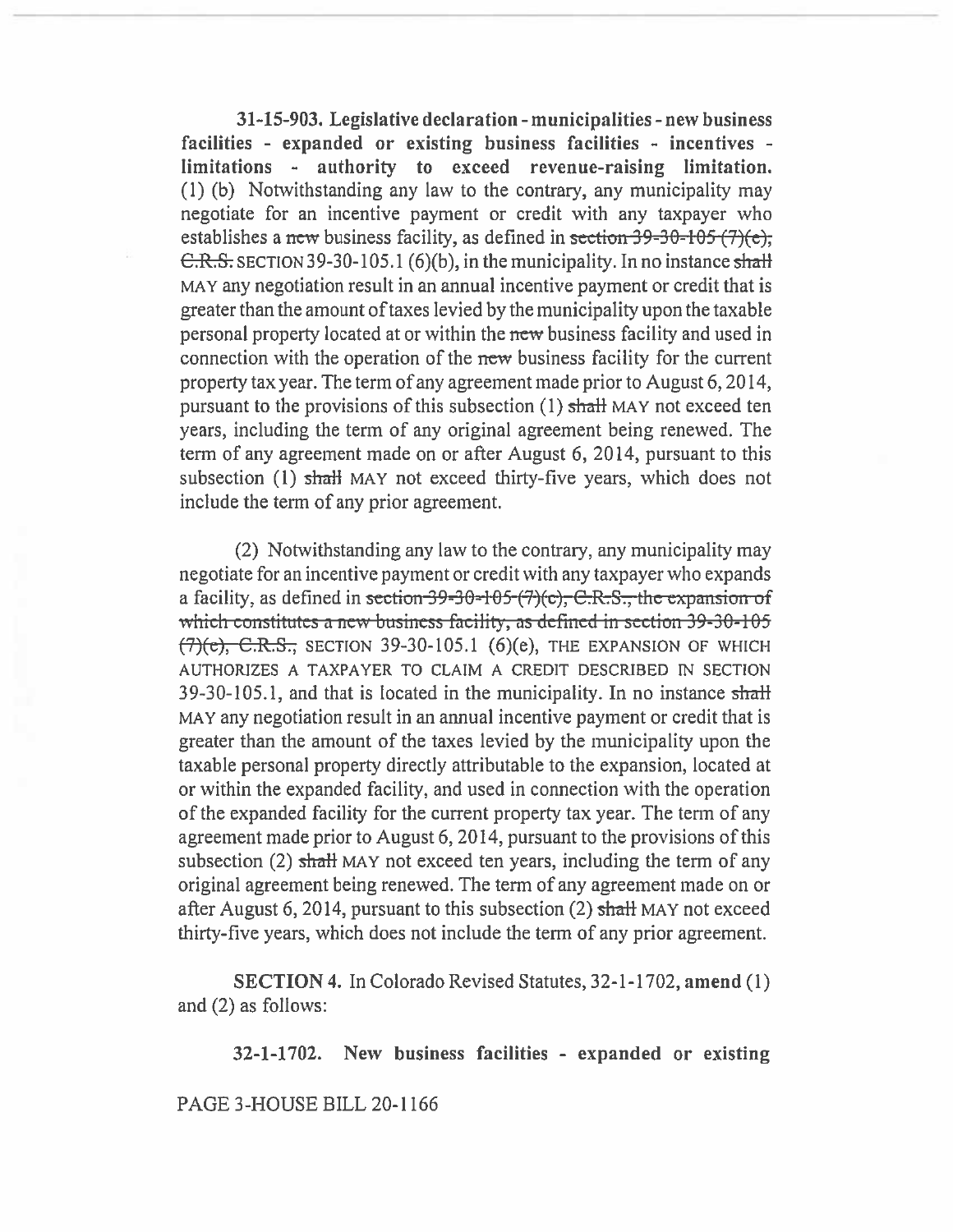**business facilities - incentives - limitations - authority to exceed revenue-raising limitation.** (1) Notwithstanding any law to the contrary, a special district may negotiate for an incentive payment or credit with a taxpayer who establishes a new business facility, as defined in section 39-30-105 (7)(e), C.R.S. SECTION 39-30-105.1 (6)(b), in the special district. In no instance shall MAY any negotiation result in an annual incentive payment or credit that is greater than the amount of taxes levied by the special district upon the taxable business personal property located at or within the new business facility and used in connection with the operation of the new business facility for the current property tax year. The term of any agreement made prior to August 6, 2014, pursuant to the provisions of this subsection  $(1)$  shall MAY not exceed ten years, including the term of any original agreement being renewed. The term of any agreement made on or after August 6, 2014, pursuant to this subsection  $(1)$  shall MAY not exceed thirty-five years, which does not include the term of any prior agreement.

(2) Notwithstanding any law to the contrary, a special district may negotiate for an incentive payment or credit with a taxpayer who expands a facility, as defined in section  $39-30-105$  (7)(c), C.R.S., the expansion of which constitutes a new business facility, as defined in section 39-30-105 (7)(e), C.R.S., SECTION 39-30-105.1 (6)(e), THE EXPANSION **OF** WHICH AUTHORIZES A TAXPAYER TO CLAIM A CREDIT DESCRIBED IN SECTION **39-30-105.1,** and that is located in the special district. In no instance shall MAY any negotiation result in an annual incentive payment or credit that is greater than the amount of the taxes levied by the special district upon the taxable business personal property directly attributable to the expansion located at or within the expanded facility and used in connection with the operation of the expanded facility for the current property tax year. The term of any agreement made prior to August 6, 2014, pursuant to the provisions of this subsection (2) shaft MAY **not exceed** ten years, including the term of any original agreement being renewed. The term of any agreement made on or after August 6, 2014, pursuant to this subsection (2) shall MAY not exceed thirty-five years, which does not include the term of any prior agreement.

**SECTION 5.** In Colorado Revised Statutes, 39-30-103, **amend**  (4)(b) introductory portion,  $(4)(b)(IX)$ ,  $(4)(b)(X)$ ,  $(6)(a)$ , and  $(7)(a)$ introductory portion as follows:

**39-30-103. Zones established - review - termination - repeal.** 

**PAGE 4-HOUSE BILL** 20-1166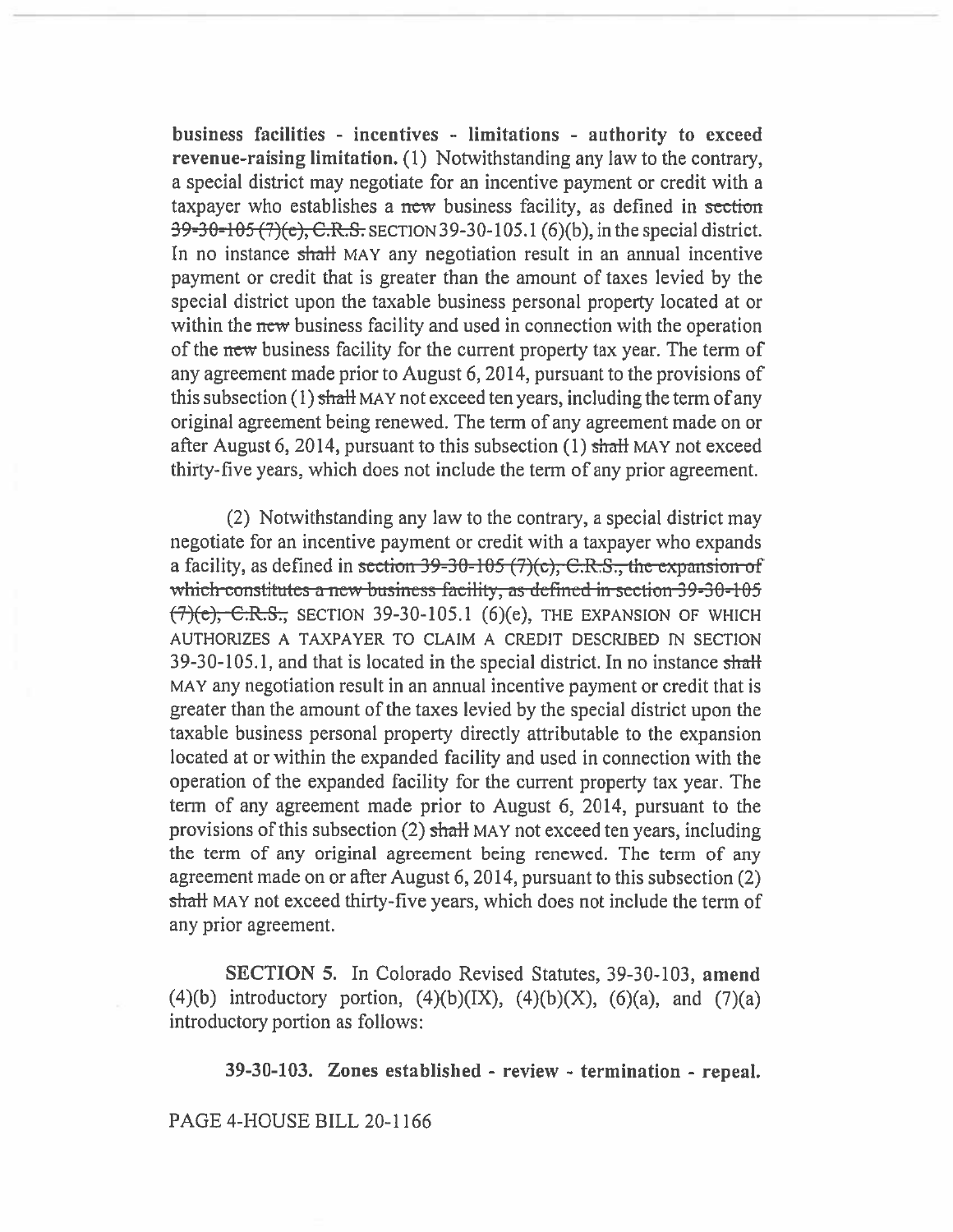(4) (b) The Colorado economic development commission shall work with the zone administrators of each enterprise zone to ensure that each zone has specific economic development objectives with outcomes that can be measured with specific, verifiable data. The director of the Colorado office of economic development shall require the zone administrators for each zone to submit annual documentation of efforts to improve conditions in areas designated as enterprise zones and the results of those efforts. Such annual documentation shall MUST include specific, verifiable data that can be used to measure whether the zone has achieved the specific economic development objectives for the zone that have measurable outcomes. In order for the commission to determine if the enterprise zones or portions thereof are achieving the specific economic development objectives submitted pursuant to this paragraph  $(b)$  or to paragraph  $(d)$  of subsection  $(3)$  of this section SUBSECTION (4)(b) OR TO SUBSECTION (3)(d) OF THIS SECTION, such annual documentation shall MUST include, but need not be limited to, the most recent statistics available for companies claiming enterprise zone tax credits on:

 $(IX)$  The number of employees employed in new-or-expanded business facilities for which a credit is claimed pursuant to section 39-30-105 and the number of business facility employees for which a credit is claimed pursuant to section  $39-30-105.1$ ;

(X) The amount of investment tax credits claimed pursuant to section 39-30-104, the amount of credits claimed for new business facility employees pursuant to section 39-30-105, SECTION 39-30-104 and the amount of credits claimed pursuant to section 39-30-105.1;

 $(6)$  (a) When the termination of an enterprise zone or portion of an enterprise zone would prevent a taxpayer from qualifying for tax benefits under this article ARTICLE 30 and the taxpayer can identify job creation or capital expansion activities that were planned prior to the termination announcement and that would have otherwise entitled the taxpayer to claim tax benefits under section 39-30-103.5, 39-30-104,  $39-30-105$ ; or 39-30-105.1, the enterprise zone administrator and the taxpayer shall jointly certify detailed information about such planned activities. A taxpayer who files such certification with the taxpayer's state income tax return may claim tax benefits otherwise actually earned up to the limits of such certified information for a period not to exceed the ten tax years following the year in which the enterprise zone or portion of an enterprise zone was

## PAGE 5-HOUSE BILL 20-1166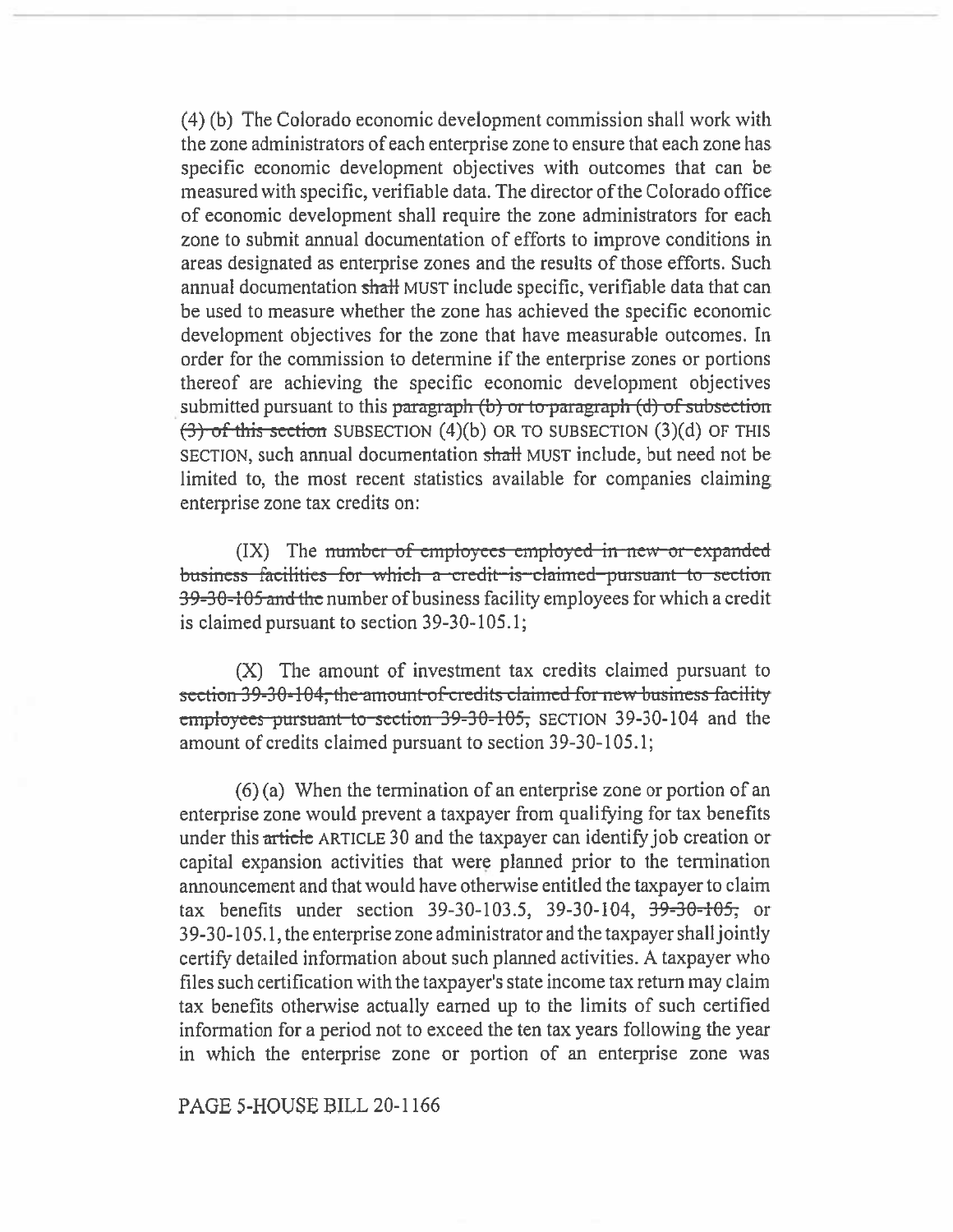terminated. It is the intent of this subsection (6) only to permit taxpayers to claim tax benefits on which they demonstrably relied in making business planning decisions, and, except as specifically provided in this subsection (6), nothing in this subsection (6) shall MAY be construed to authorize the commission or any enterprise zone administrator to grant tax benefits that have been repealed by the general assembly or to grant tax benefits in excess of the limits established by law.

(7) (a) Beginning on January 1, 2012, before a taxpayer engages in any activity for which the taxpayer intends to claim an income tax credit pursuant to section 39-30-104, <del>39-30-105,</del> 39-30-105.1, 39-30-105.5, or 39-30-105.6, an authorized company official of the taxpayer's business or the taxpayer who is the owner of the business shall submit a pre-certification form to the enterprise zone administrator as specified in this subsection (7). A taxpayer that completes an activity prior to January 1, 2012, for which the taxpayer intends to claim an income tax credit pursuant to this article ARTICLE 30 shall submit to the zone administrator on or before December 31, 2012, any information related to such completed activity that is necessary to receive certification from the zone administrator that the taxpayer's business is located in the enterprise zone. Nothing in this subsection  $(7)$  shall MAY be construed to require a taxpayer to submit a pre-certification form to the zone administrator for activities completed prior to January 1, 2012. In connection with the pre-certification, the taxpayer shall be required to:

SECTION 6. In Colorado Revised Statutes, 39-30-103.2, **amend**  (5) as follows:

**39-30-103.2. Enhanced rural enterprise zones - criteria termination.** (5) If the termination of an enhanced rural enterprise zone would prevent a taxpayer from qualifying for tax benefits under this article ARTICLE 30 and the taxpayer can identify job creation or capital expansion activities that were planned before the director of the Colorado office of economic development issued the list of eligible counties and that would have otherwise entitled the taxpayer to claim tax benefits under section 39-30-105 or SECTION 39-30-105.1, the enterprise zone administrator and the taxpayer shall jointly certify detailed information about such planned activities. A taxpayer who files such certification with the taxpayer's state income tax return may claim tax benefits otherwise actually earned up to the limits of such certified information for a period not to exceed the five tax

PAGE 6-HOUSE BILL 20-1166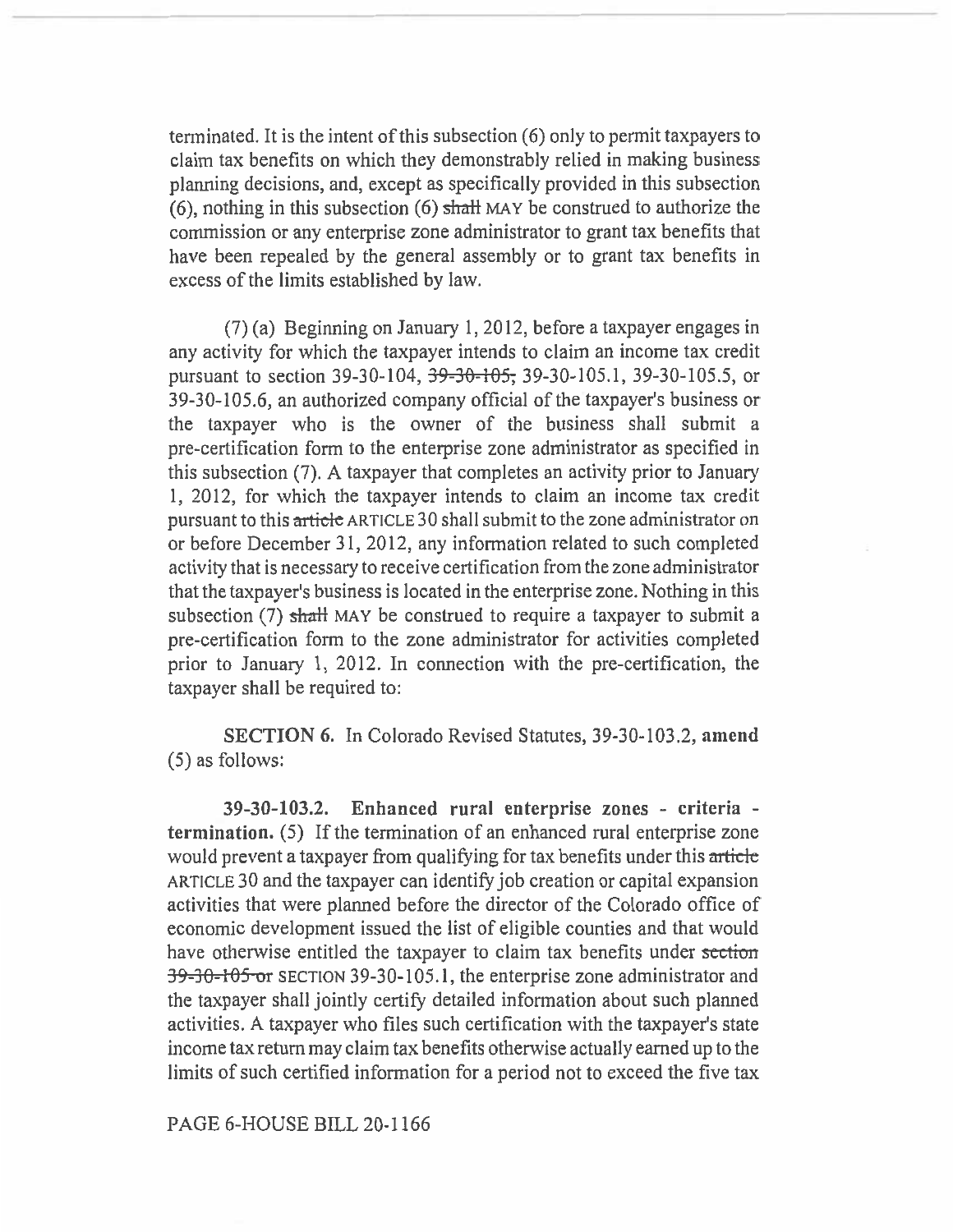years following the year in which the enhanced rural enterprise zone was terminated. It is the intent of this subsection (5) to permit taxpayers to claim only those tax benefits on which they demonstrably relied in making business planning decisions, and, except as specifically provided in this subsection  $(5)$ , nothing in this subsection  $(5)$  shall MAY be construed to authorize any enterprise zone administrator to grant tax benefits that have been repealed by law or to grant tax benefits in excess of the limits established by law.

SECTION 7. In Colorado Revised Statutes, 39-30-104, amend  $(2)(a)$ ; and repeal  $(6)$  as follows:

39-30-104. Credit against tax - investment in certain property - definitions. (2) (a) For income tax years commencing prior to January 1, 2014, the amount of the credit set forth in subsection (1) of this section shall be subject to the limitations of section 39-22-507.5; except that, in computing the limitations on credit pursuant to section 39-22-507.5 (3), a taxpayer's actual tax liability for the income tax year shall not be reduced by the amount of credits allowed by section 39-30-105 SECTION 39-30-105.1 and the limit on that portion of a taxpayer's tax liability that exceeds five thousand dollars shall be fifty percent.

(6) For credits claimed for income tax years commencing on or after January 1, 1997, no credit shall be allowed pursuant to this section if the investment resulted from the relocation of a business operation from within the state to an enterprise zone, regardless of whether the original location of the operation was within an enterprise zone, except to the extent such relocation meets the criteria for an expansion pursuant to section 39-30-105  $(7)(c)(H)$  and  $(7)(c)(HH)$ .

**SECTION 8.** In Colorado Revised Statutes, 39-30-107.5, amend  $(1)(a)$  and  $(2)$  as follows:

Taxable property valuations - sales taxes - $39 - 30 - 107.5$ incentives - definitions.  $(1)$  (a) Notwithstanding any law to the contrary, any special district, county, municipality, or city and county within an enterprise zone may negotiate with any taxpayer who qualifies for a credit pursuant to section  $39-30-105$  or SECTION 39-30-105.1 for an incentive payment or credit equal to not more than the amount of the taxes levied upon the taxable property of the taxpayer; but in no instance shall any such

PAGE 7-HOUSE BILL 20-1166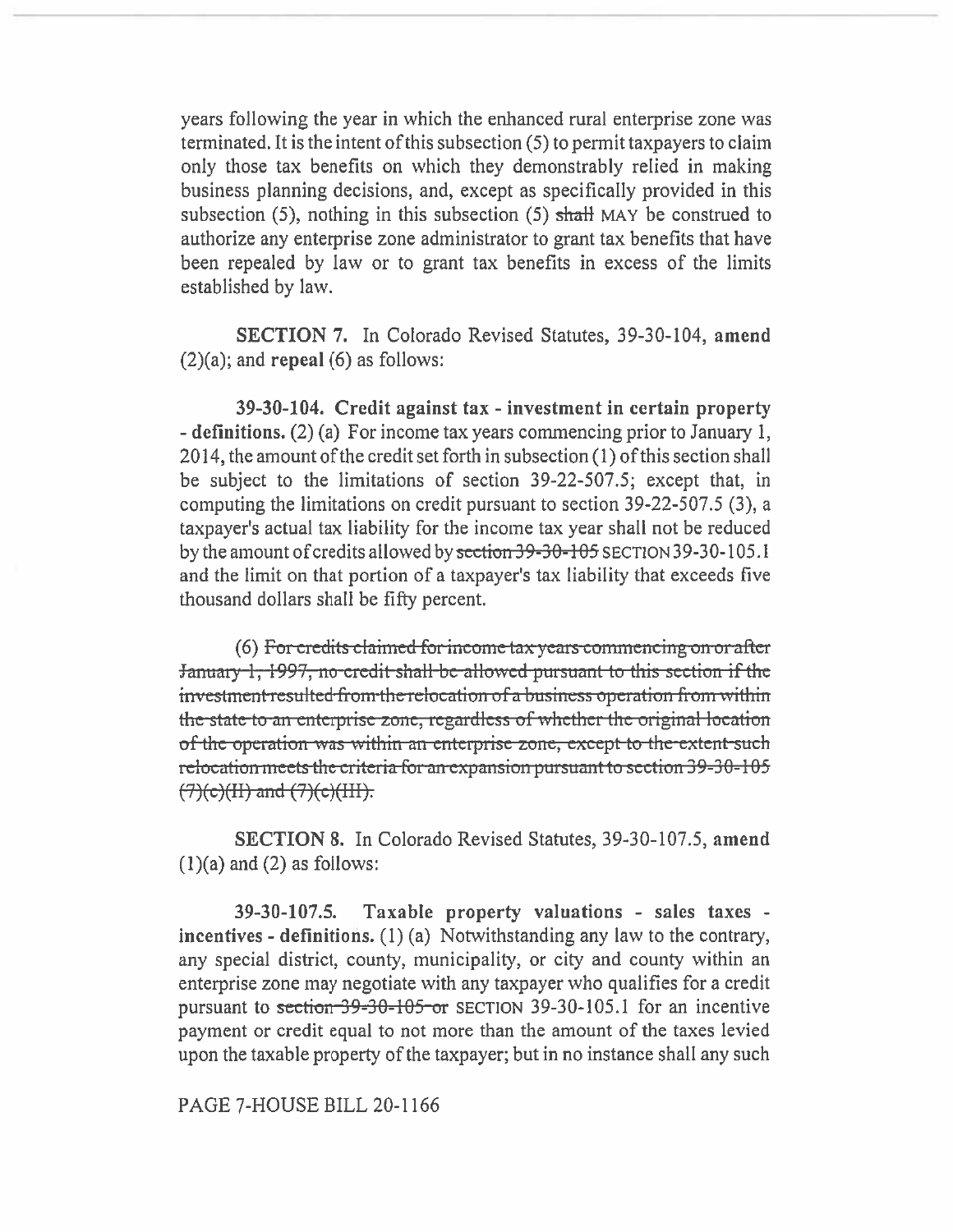negotiation result in such an incentive payment or credit which is greater than the difference between the current property tax liability and the tax liability for the same property for the year preceding the year in which the enterprise zone was approved.

(2) Notwithstanding any law to the contrary, any county, municipality, or city and county within an enterprise zone may negotiate with any taxpayer who qualifies for a credit pursuant to section 39-30-105 or SECTION 39-30-105.1 a refund of the sales taxes levied by such county, municipality, or city and county for the purchase of equipment, machinery, machine tools, or supplies used in the taxpayer's business in the enterprise zone.

**SECTION 9. Safety clause. The** general assembly hereby finds,

PAGE 8-HOUSE BILL 20-1166